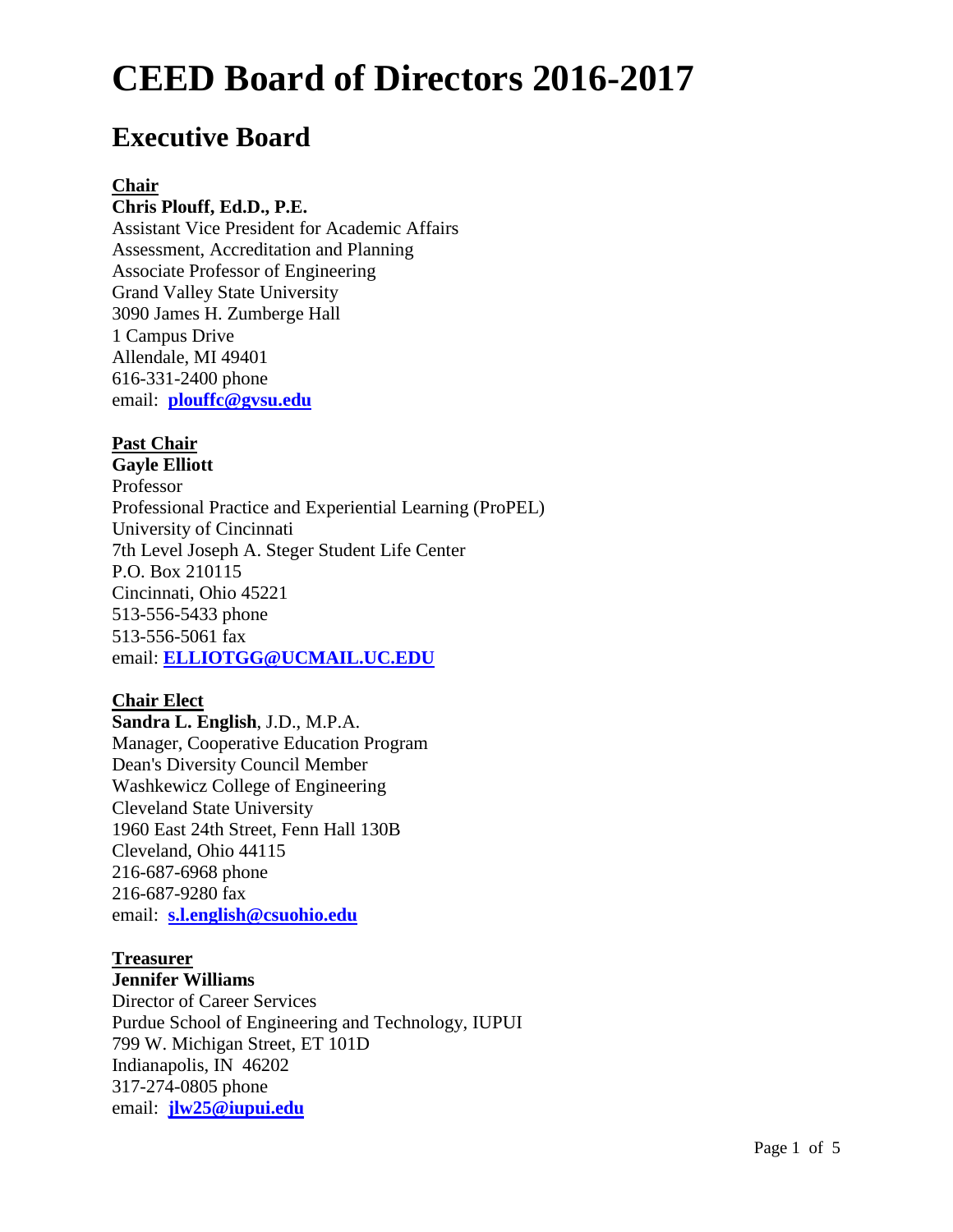#### **Secretary**

**Rob Rogers** Assistant Director Division of Professional Practice Georgia Institute of Technology Savant Building, Room 112 Atlanta, GA 30332-0260 404-894-1348 phone email: **[rob.rogers@dopp.gatech.edu](mailto:rob.rogers@dopp.gatech.edu)**

# **Editor**

#### **Craig Gunn**

Senior Academic Specialist Director of the Communications Program Michigan State University 2443 Engineering Building East Lansing, MI 48824-1226 517-355-5160 phone email: **[gunn@egr.msu.edu](mailto:gunn@egr.msu.edu)**

# **Archivist**

#### **Susan Matney**

Associate Director, Co-operative Education North Carolina State University 2100 Pullen Hall Campus Box 7303 Raleigh NC 27695-7303 919-515-4423 phone e-mail: **[susan\\_matney@ncsu.edu](mailto:susan_matney@ncsu.edu)**

#### **Industrial Representative - Cooperative Education**

# **Gregory Martin**

Distinguished Engineering Associate Raw Materials Characterization IPTL ExxonMobil Research and Engineering Co. Room 7A 2112 3225 Gallows Road Fairfax, VA 703-846-5819 phone email**: [gregory.m.martin@exxonmobil.com](mailto:gregory.m.martin@exxonmobil.com)**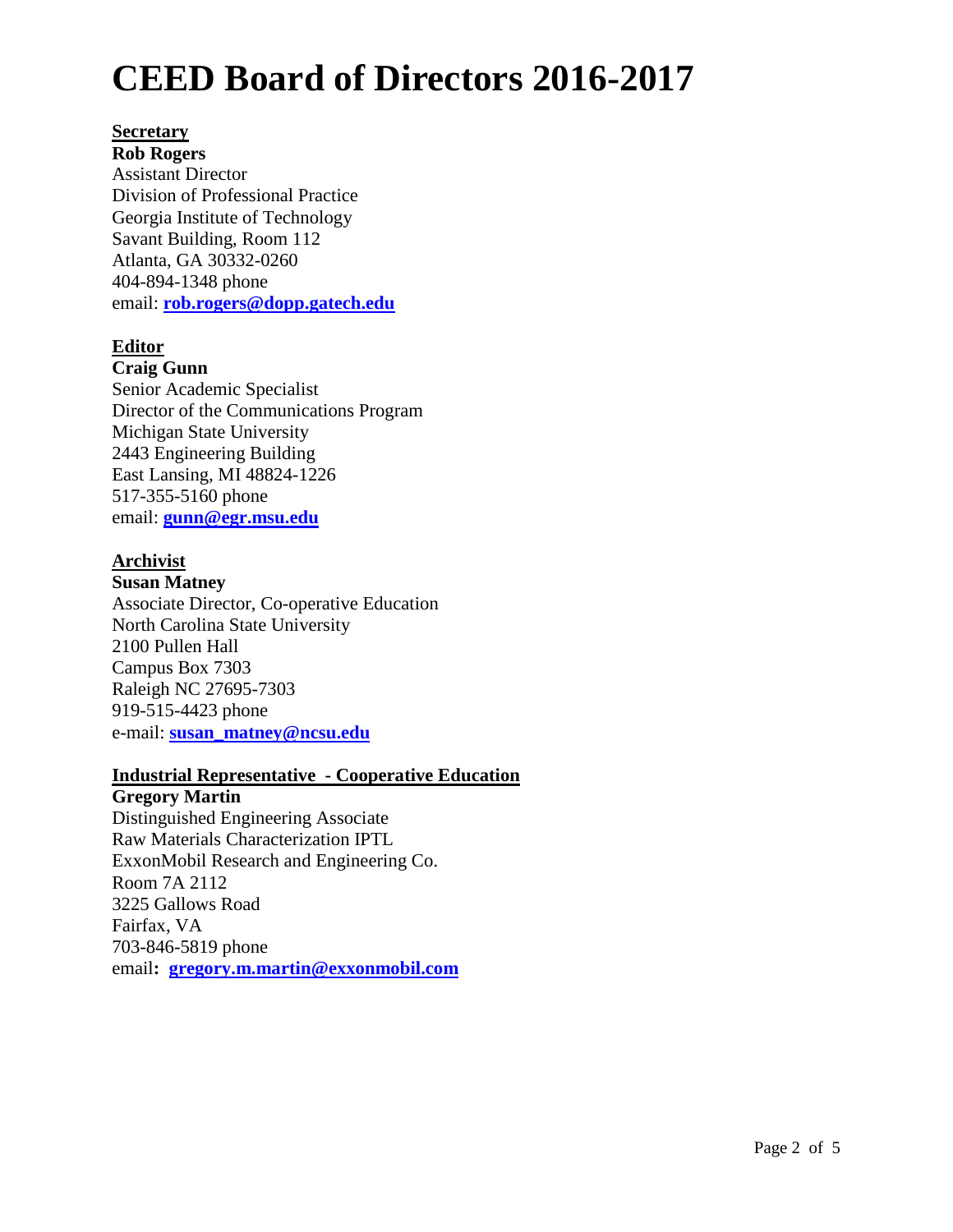# **Industrial Representative - Experiential Education**

Sean Cillessen Engineering/Technology Team Leader GE Transportation 2901 East Lake Road, Erie PA 16531 Sean.Cillessen@ge.com 814-875-2920 phone 316-371-5530 mobile email: **[Sean.cillessen@ge.com](mailto:Sean.cillessen@ge.com)**

# **Academic Representative - Cooperative Education**

**Vickie Kuntz, Ph.D.** Director, Career Development Center College of Engineering University of Toledo 1040 Nitschke Hall 2801 West Bancroft Street Toledo, OH 43606 419-530-8054 phone email: **[vkuntz@eng.utoldeo.edu](mailto:vkuntz@eng.utoldeo.edu)**

#### **Academic Representative – Experiential Education**

**Ilka M. Balk** Director of Engineering Career Services University of Kentucky 289 Ralph G. Anderson Building Lexington, KY 40506-0503 859-257-4178 phone email: **[ilka.balk@uky.edu](mailto:ibalk@engr.uky.edu)**

# **Committee Chairs**

# **CIEC General Conference Chair**

**Ilka M. Balk** Director of Engineering Career Services University of Kentucky 289 Ralph G. Anderson Building Lexington, KY 40506-0503 859-257-4178 phone email: **[ilka.balk@uky.edu](mailto:ilka.balk@uky.edu)**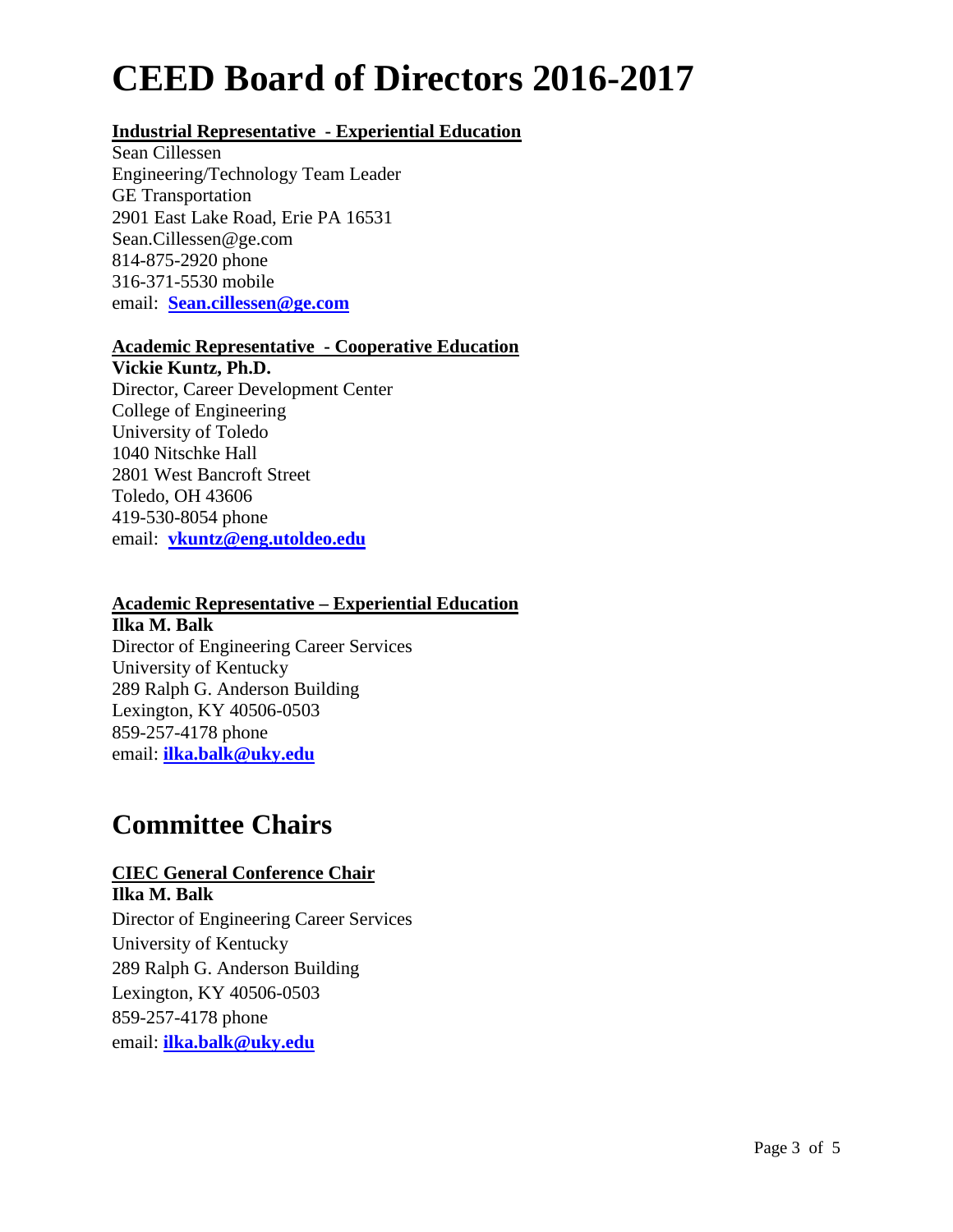# **CIEC Program Chair**

#### **Robin Hammond**

Director, Fulton Schools Career Center Ira A. Fulton Schools of Engineering Arizona State University Centerpoint Building 660 S. Mill Ave, Suite 107 Tempe, AZ 85281 480-965-2966 phone email: **[Robin.hammond@asu.edu](mailto:Robin.hammond@asu.edu)**

# **2016 ASEE Program Chair for CEED**

**Matt Jensen, Ph.D.** Assistant Professor, Mechanical Engineering Pro*Track* Coordinator Florida Institute of Technology 150 West University Blvd. Melbourne, FL 32901 321-674-7103 phone email: **[mjensen@fit.edu](mailto:mjensen@fit.edu)**

# **2017 ASEE Program Chair for CEED**

**Lisa Massi, Ed.D.** Director, Operations Analysis Accreditation, Assessment, & Data Administration Academic Affairs Office College of Engineering and Computer Science University of Central Florida 4000 Central Florida Blvd. P.O. Box 162993 Orlando, FL 32816-2993 407-823-6712 phone email: **[Lisa.Massi@ucf.edu](mailto:Lisa.Massi@ucf.edu)**

# **Awards**

**Naomi Powell Director** Cooperative Education & Professional Practice Program The University of Alabama 203 Hardaway Hall Tuscaloosa, AL 35487 205-348-8549 phone email: **[npowell@eng.ua.edu](mailto:npowell@eng.ua.edu)**